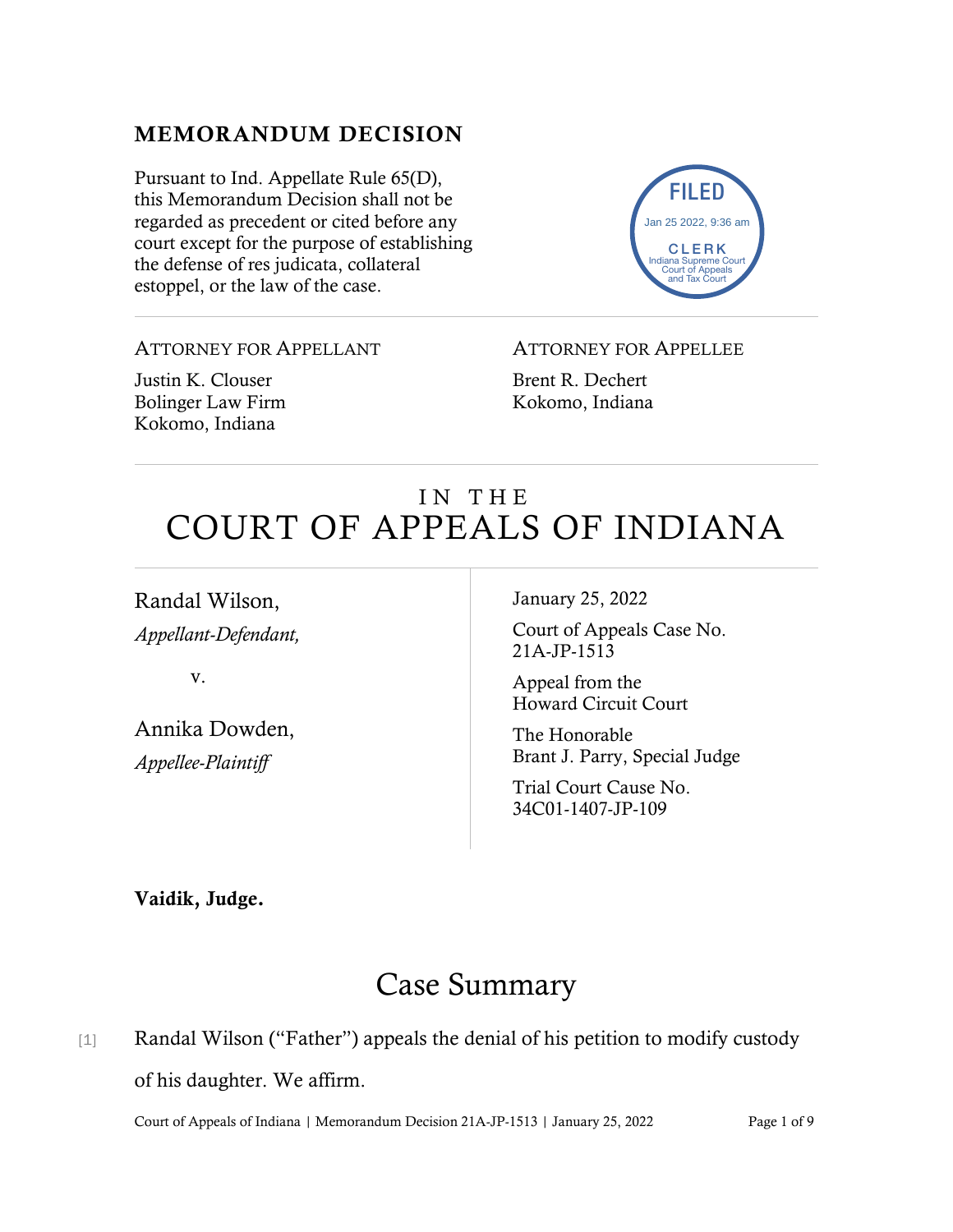# Facts and Procedural History

- [2] Father and Annika Dowden ("Mother") are the parents of a daughter, A.W. ("Child"), born in 2011. In January 2015, Mother was granted primary physical custody, and Father was granted parenting time "no less than the Indiana Parenting Time Guidelines," to include a midweek overnight. Appellant's App. Vol. II p. 5.
- [3] In August 2020, Father filed a petition to modify custody. The trial court held a hearing in May 2021, receiving testimony from Father, Mother, Mother's husband, and the court-appointed guardian ad litem (GAL). After taking the matter under advisement, the court issued an order denying Father's petition. The court's findings and conclusions included the following:
	- 5. [Mother] is employed at Papa John's as a manager. [Mother] earns \$440.00 per week in gross income.
	- 6. [Mother] resides in a home on S. Elizabeth St. [in Kokomo] with her current husband, twin [sons] (age 3), and [Child]. Prior to her current residence, [Mother] lived in [a] mobile home trailer.
	- 7. Since paternity was established, [Mother] lived with her parents, then in a home for 2 years, the trailer for 3 years, and now her current address.
	- 8. [Father] is employed at Abbott. He earns \$1,440.00 per week in gross income.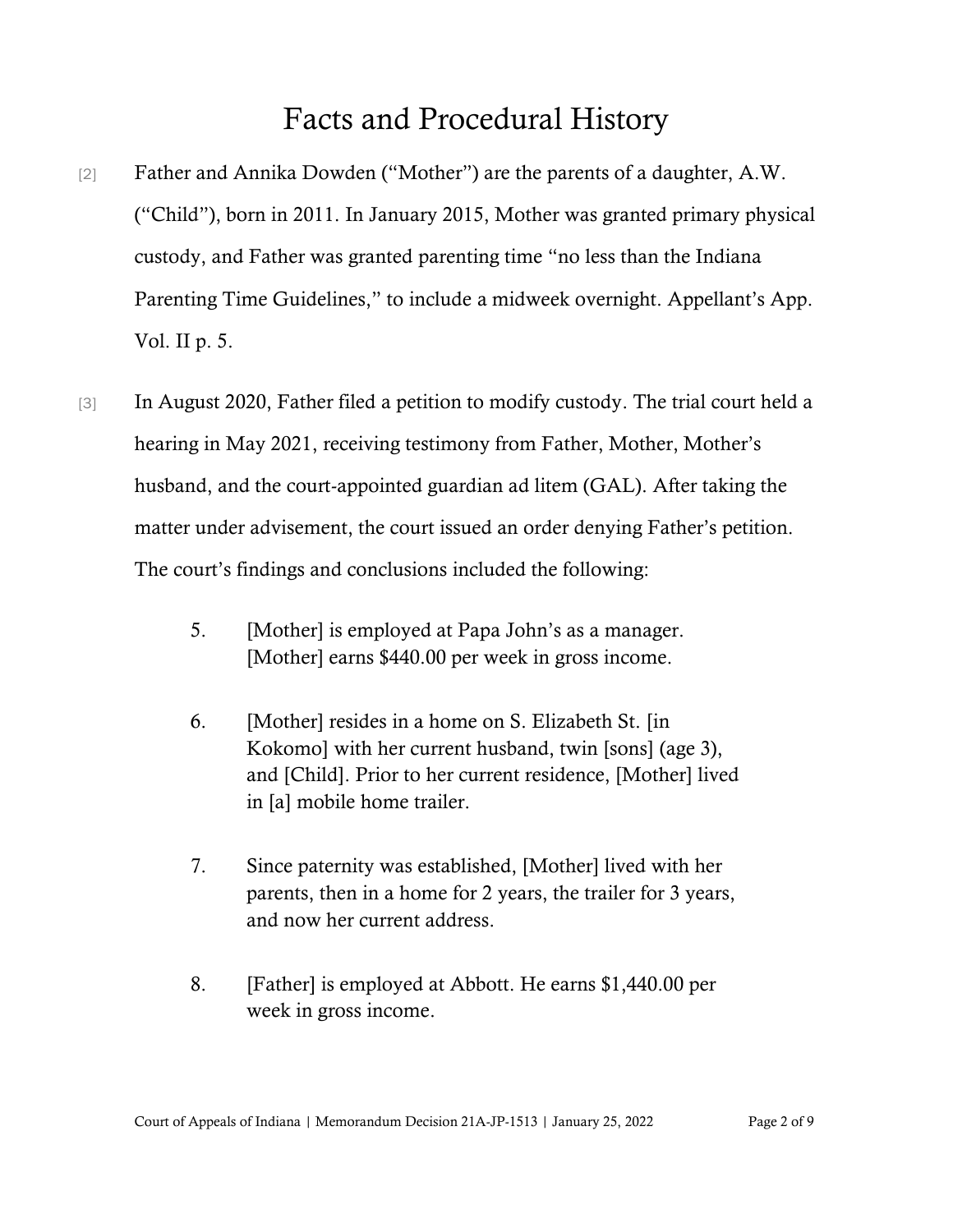- 9. [Father] has lived in Sheridan, IN since 2017. [Father] lives in a 5 bedroom home on a dead-end street with his current wife and their three children (ages 5, 3, and 1).
- 10. Since paternity was established, [Father] has lived in Kokomo, Lafayette, Fishers, and now Sheridan.
- 11. [Child] has a very good relationship with [Mother's] current husband and her half siblings that live in the household. [Mother's] husband was recently arrested for possession of marijuana. That case is still pending. There is no evidence submitted that [Mother] or her current husband use illegal substances around or in front of [Child].
- 12. [Child] has a very good relationship with [Father's] current wife and her half-siblings that reside in the residence.
- 13. [Child] does have contact with [Mother's] brother, Stephen Hilligoss. Mr. Hilligoss has a significant criminal history involving the use of drugs. However, Mr. Hilligoss has been out of jail since July, 2020. He has been compliant with probation and in recovery. He has a full time job and lives with his parents, very near [Mother's] residence.
- 14. [Father] argues that [Child] has significant dental issues that [Mother] has ignored. [Father] testified to his own personal observations, but presented no evidence in the form of medical records or other testimony that supports his allegations.
- 15. [Mother] testified that [Child] has had dental issues, but that she has been attentive to those issues. [Mother]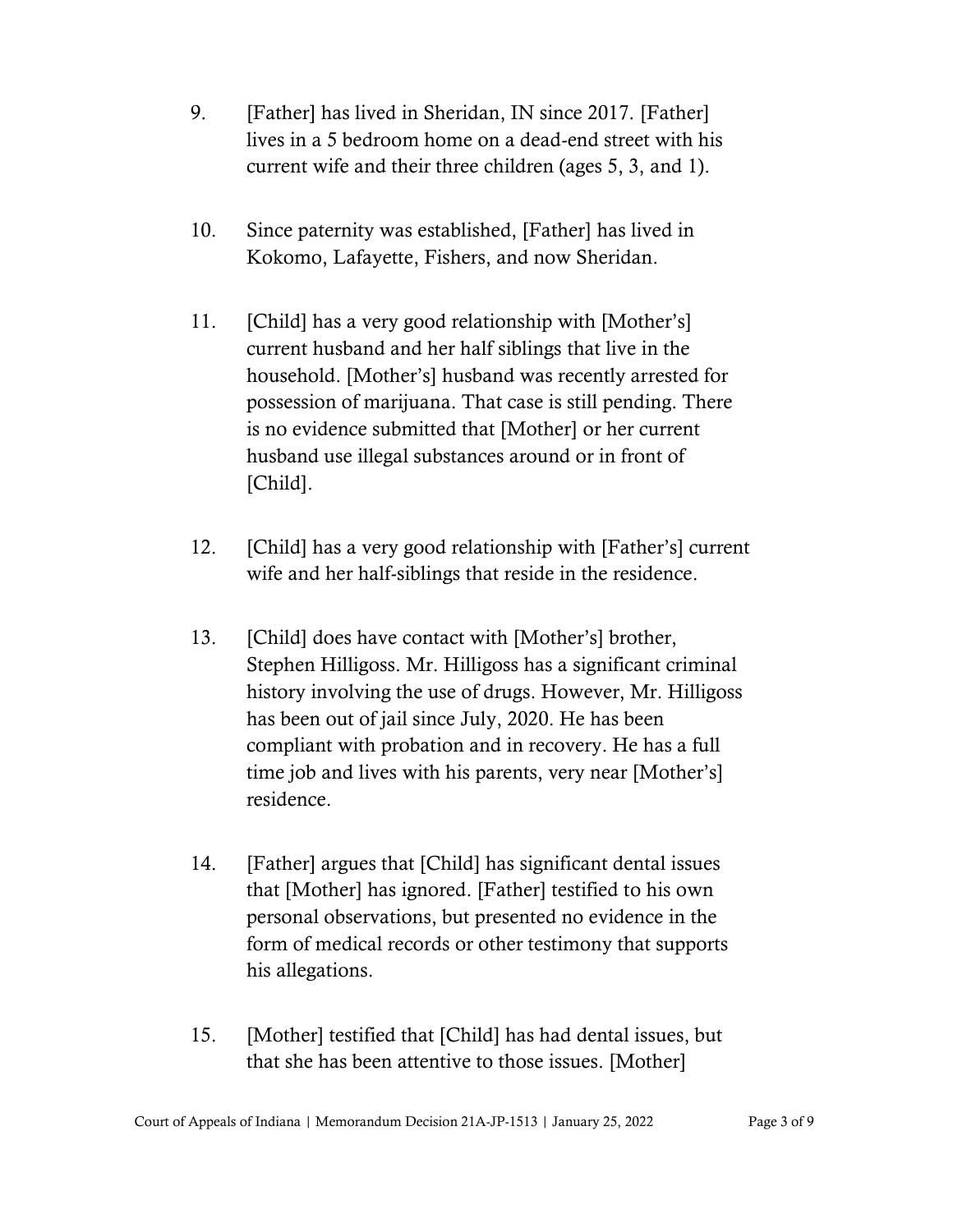testified that dental issues are genetic in her family and that she has experienced similar issues as [Child]. Further, [Mother] presented a letter and invoice from a dentist indicating that [Child] has been under his care for more than one year and has maintained routine cleanings. There is no pending treatment to be completed.

- 16. [Father] argues that [Child's] education has suffered while with [Mother], and that [Mother] has allowed [Child] to be unexcused from school for significant periods of time.
- 17. [Father] submitted no evidence of poor grades other than his own testimony. [Father] indicated [Child's] grades have improved. [Mother] did provide evidence of [Child's] grades indicating [Child] is doing well in school. The improvement in her grades seems to coincide with [Child] being placed on medication for her ADHD.
- 18. [Child] has been unexcused from school. However, the majority of the unexcused absences coincide with [Child] taking a trip with [Father] to California.
- 19. [Child] has attended the Eastern School System her entire school career. She knows that school and has developed relationships within that school. [Father] presented no evidence of the school [Child] would attend if in his care.
- 20. [Father] argues that [Mother] is not [stable] in her living situation evidenced by her moving residences. Evidence does show that [Mother] has moved residences within Kokomo. However, evidence also shows that [Father] has relocated to several counties within north central Indiana since paternity was established.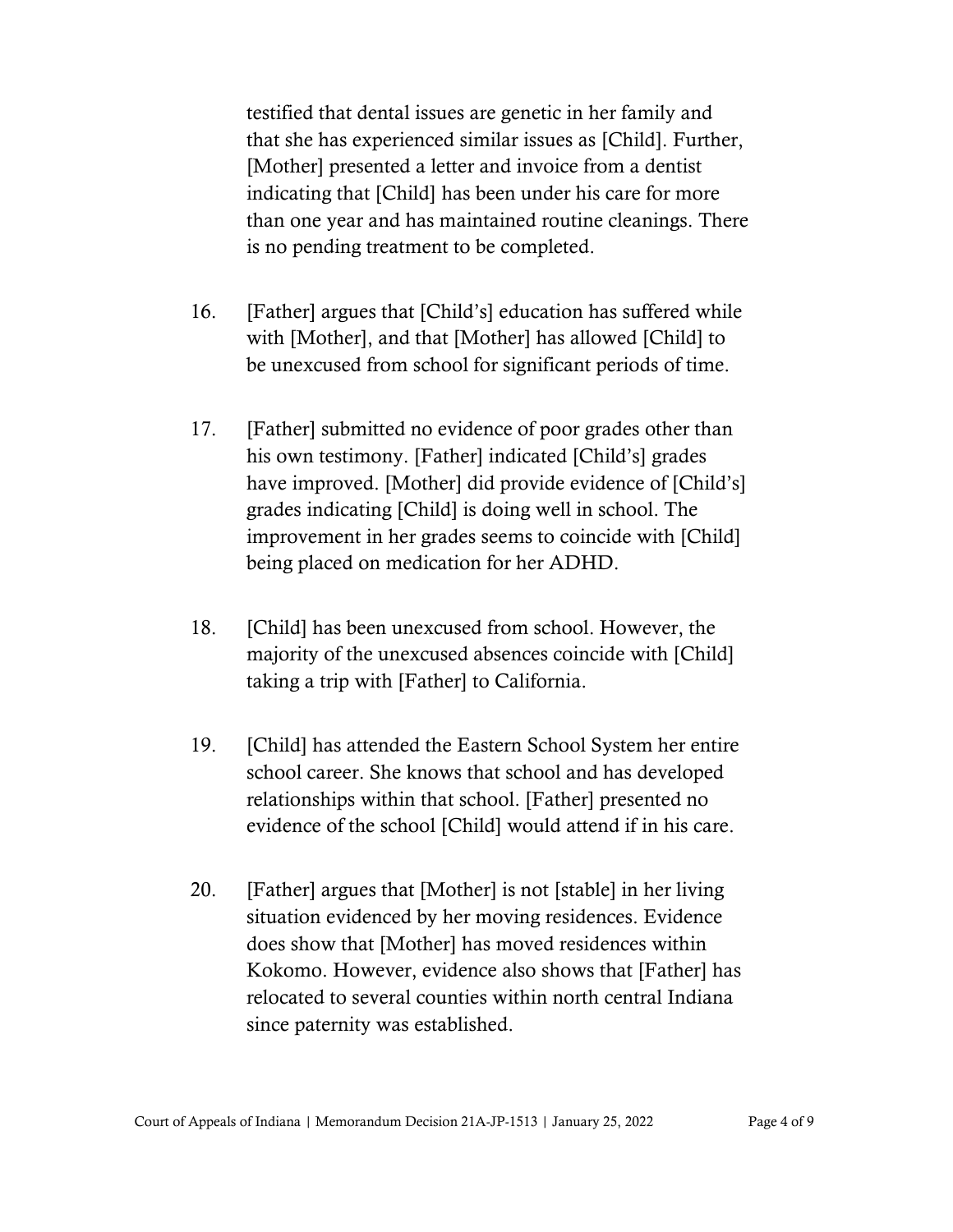- 21. [Father] also argues that [Petitioner] does not communicate with him concerning [Child], her education, her activities, and her medical care. [Father] argues that he was not informed about [Child's] appointment with Dr. Schiltz regarding ADHD. [Mother] testified that she notified [Father]. [Father] testified that [Child's] ADHD medications were "doubled" without his knowledge. [Father] submitted no medical records indicating this to be true. [Mother] testified that her medication was not "doubled."
- 22. [Father] testified that [Mother] posts negative comments about him and about court proceedings on social media. [Mother] denied the allegations. [Father] presented no other evidence to support his claims.

\* \* \* \*

- 26. The court finds and concludes based on all evidence submitted, the record, and findings above, that [Father] has not met his burden to show a change in circumstances so decisive as to make a change in custody necessary and in [Child's] best interest.
- 27. The Court finds it is in [Child's] best interest to remain in the physical custody of [Mother].

*Id.* at 27-29.

[4] Father now appeals.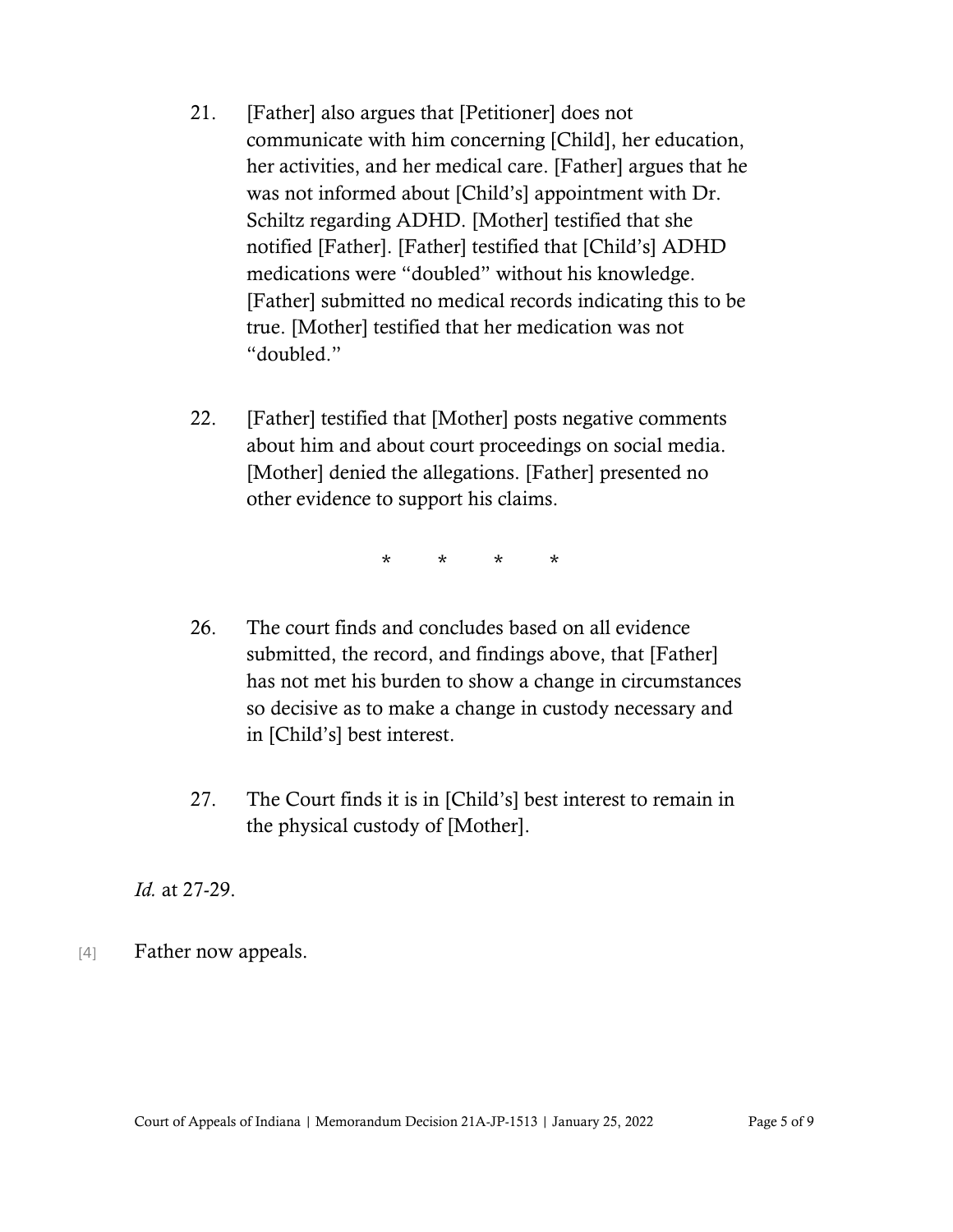# Discussion and Decision

[5] Father contends the trial court erred by denying his petition to modify custody. A court may not modify a child-custody order unless (1) modification is in the best interests of the child and (2) there is a substantial change in one or more of the factors the court may consider in originally determining custody. Ind. Code § 31-14-13-6. The party seeking modification bears the burden of making these showings, since permanence and stability are considered best for the welfare and happiness of a child. *Steele-Giri v. Steele*, 51 N.E.3d 119, 124 (Ind. 2016). If the trial court denies the requested modification, the party faces an even tougher burden on appeal:

> [T]here is a well-established preference in Indiana for granting latitude and deference to our trial judges in family law matters. Appellate courts are in a poor position to look at a cold transcript of the record, and conclude that the trial judge, who saw the witnesses, observed their demeanor, and scrutinized their testimony as it came from the witness stand, did not properly understand the significance of the evidence.

*Id.* (cleaned up). We do not reweigh the evidence or reassess witness credibility, and we must view the evidence most favorably to the judgment. *Id.*

[6] As an initial matter, we agree with Mother that Father waived his appellate arguments by failing to support them with citations to the record. Indiana Appellate Rule  $46(A)(8)(a)$  provides, in part, that each contention in the argument section of the appellant's brief "must be supported by citations to the authorities, statutes, and the Appendix or parts of the Record on Appeal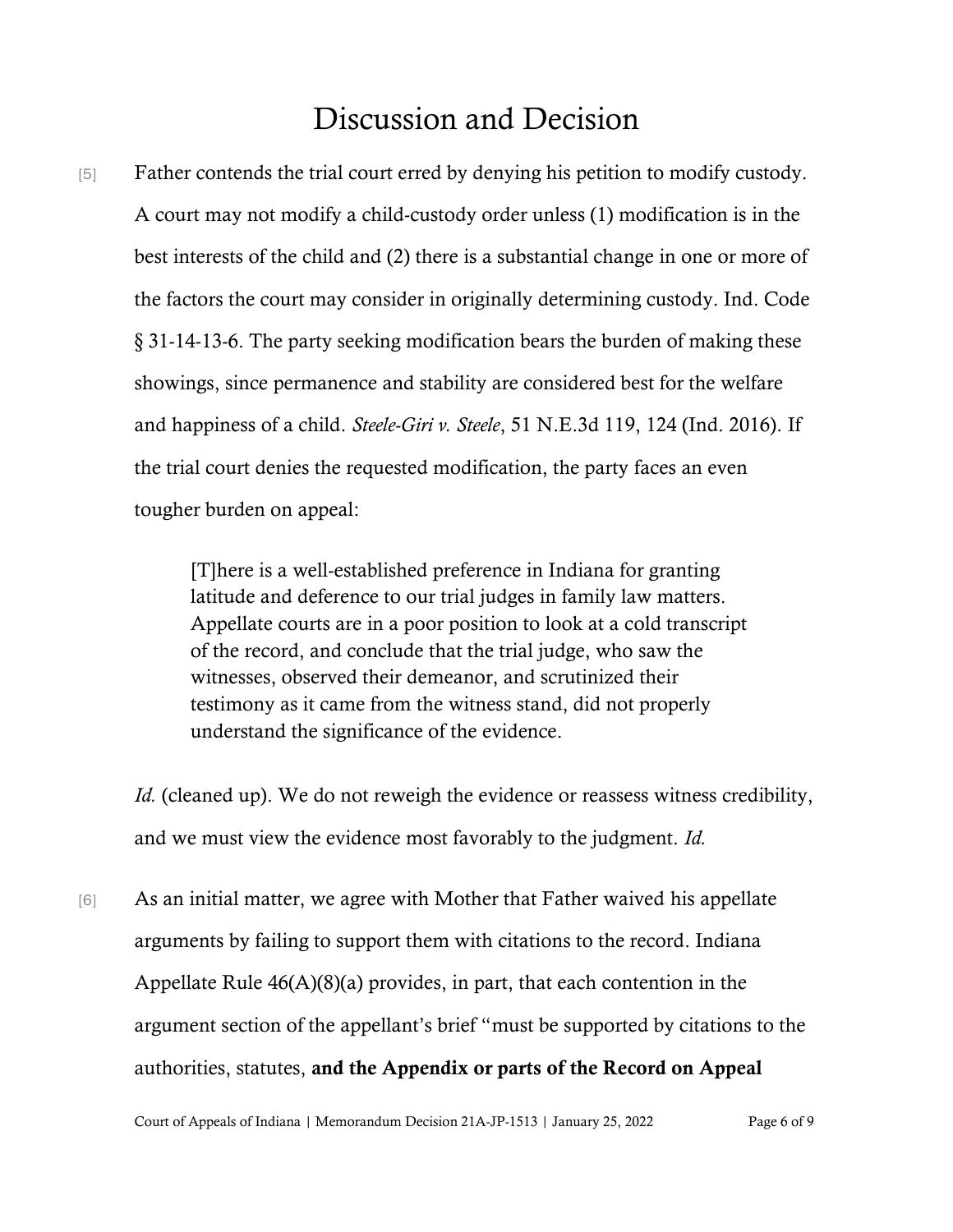relied on, in accordance with Rule 22." (Emphasis added). In the argument section of his opening brief, Father included a few citations to the first page of the GAL's sixteen-page report, but that page doesn't reference any relevant evidence. *See* Appellant's App. Vol. II p. 31. The failure to support contentions with citations to the record constitutes waiver of those contentions. *See Isom v. State*, 170 N.E.3d 623, 637 (Ind. 2021), *reh'g denied*; *Tate v. State*, 161 N.E.3d 1225, 1231 (Ind. 2021).

[7] Waiver notwithstanding, Father's arguments are merely a request for us to reweigh the evidence, which we may not do. *See Steele-Giri*, 51 N.E.3d at 124. Father asserts Mother "regularly chose not to advise him of the child's medical appointments" and "failed to properly ensure the child was receiving adequate dental care," Appellant's Br. p. 13, but the trial court rejected those claims based on Mother's testimony to the contrary. He refers to "Mother's unstable living situation," *id.*, but he doesn't offer any specifics. He alleges "drug use in Mother's home," *id.*, but he doesn't acknowledge the trial court's finding that neither Mother nor her husband uses drugs around or in front of Child. He contends Child "has a much better relationship with her step-mother as opposed to her step-father," *id.*, but the trial court rejected that claim based on the testimony of Mother and her husband. He says "there were concerns about Mother's ability to assist the child with her school work," *id.* at 14, but the trial court accepted Mother's evidence that Child's grades have improved and that she is doing well in school.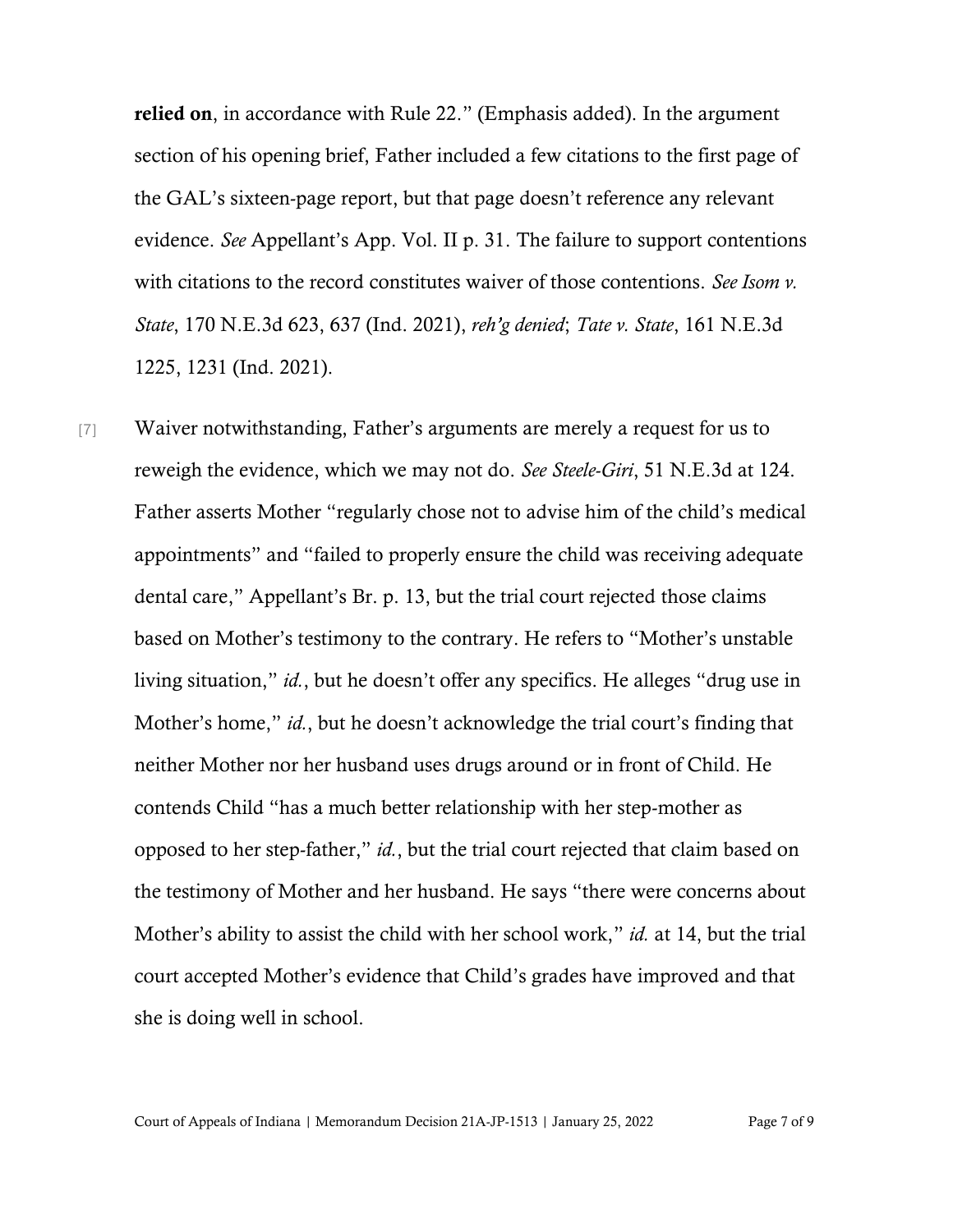- [8] Father also notes some things the trial court did not address in its order. None of them justifies reversal. The court did not mention Father's claim that with some of Mother's changes of residence "he was unaware of her location until after the move had taken place." *Id.* at 15. Even assuming that claim is true, Father did not raise the issue with the court at the time of the moves, and he acknowledges Mother notified him of her most recent move. He complains the court did not address Mother's "living situation prior to her moving into her current home," *id.* at 16, but again he offers no specifics. And he says the court "declined to take into account Mother's work schedule, which keeps her out of the home on Monday and Tuesday, and every weekend," *id.*, but he does not explain why that schedule supports a modification of custody.
- [9] Finally, Father places great weight on the fact that the trial court's decision was contrary to the recommendation of the GAL, who believed that Father should be granted primary custody. But the trial court rejected that recommendation only after receiving the GAL's lengthy report and hearing her testify. A GAL's opinion is an important consideration in any custody dispute, and the trial court could have relied on the GAL's recommendation to reach a different decision in this case. On appeal, however, it is not enough that the evidence might support a different conclusion. *Steele-Giri*, 51 N.E.3d at 124. The evidence must "positively require" the contrary conclusion before there is a basis for reversal. *Id.* For the reasons discussed above, Father has not crossed that high bar.

[10] **Affirmed.** 

Court of Appeals of Indiana | Memorandum Decision 21A-JP-1513 | January 25, 2022 Page 8 of 9